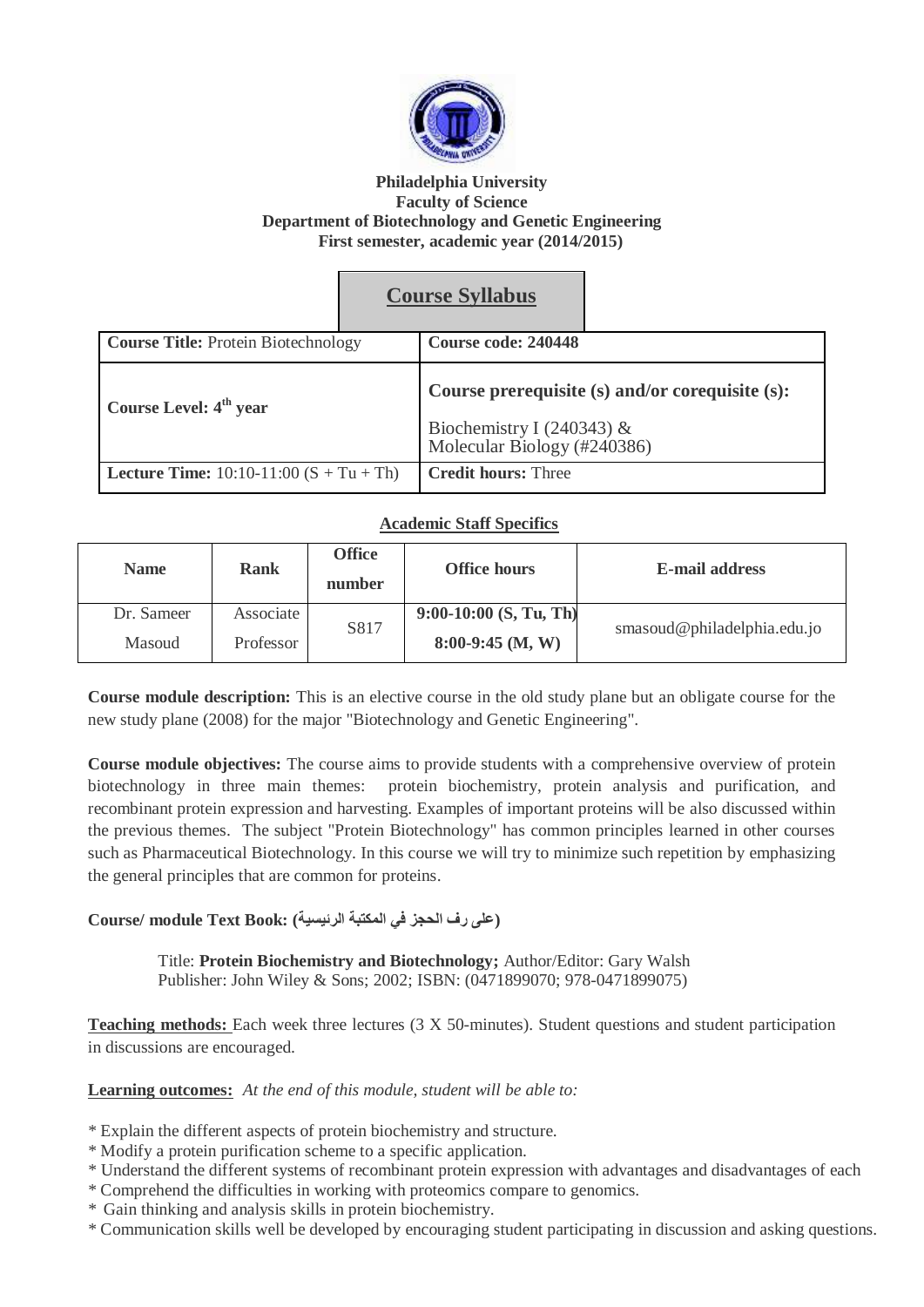## **Assessment instruments**

| <b>Allocation of Marks</b>    |             |  |  |  |
|-------------------------------|-------------|--|--|--|
| <b>Assessment Instruments</b> | <b>Mark</b> |  |  |  |
| First examination             | 20 %        |  |  |  |
| Second examination            | 20 %        |  |  |  |
| Final examination             | 40 %        |  |  |  |
| Quizzes and Home works        | 20 %        |  |  |  |
| Total                         | 100 %       |  |  |  |

**Expected workload: On average students need to spend 2 hours of study and preparation for each 50-minute lecture/tutorial.**

|      | Basic and support material to be covered                           | <b>Text book reading</b> |
|------|--------------------------------------------------------------------|--------------------------|
|      |                                                                    | (pages and chapter       |
| Week |                                                                    | number)                  |
| (1)  | Introduction                                                       | Pages 1-27               |
|      | - amino acids, peptides, proteins                                  |                          |
|      | - Protein biochemistry and structure.                              |                          |
|      | - Proteomics vs. protein biochemistry.                             |                          |
| (2)  | Protein post-translational modifications                           | Pages 28-50              |
|      | Protein stability and folding                                      |                          |
| (3)  | Protein Sources:                                                   | Pages 51-88              |
|      | -Recombinant vs. non-recombinant.                                  |                          |
| (4)  | Recombinant Proteins (The different systems of heterologous        | Pages 51-88              |
|      | protein production)                                                |                          |
| (5)  | Protein purification and characterization:                         | Pages 88-114             |
|      | - Protein quantification.                                          |                          |
|      | - Cell disruption and removal of debris<br>- Protein concentration |                          |
|      |                                                                    |                          |
| (6)  | Continue previous subjects and<br>* First Examination              |                          |
|      | Protein purification and characterization:                         | Pages 116-154            |
| (7)  | - Column chromatography (based on size, chemistry or affinity      |                          |
|      | of proteins).                                                      |                          |
| (8)  | - Protein inactivation and stabilization.                          | Pages 155-177            |
|      | -Purity and functional studies.                                    |                          |
| (9)  | Large-scale protein purification.                                  | Pages 179-212            |
| (10) | Continue Large-scale protein purification.                         | Pages 179-212            |
| (11) | Therapeutic proteins:                                              | Chapters 5 & 6           |
|      | - Blood products and vaccines                                      |                          |
|      | - Antibodies and therapeutic enzymes                               |                          |
| (12) | Continue previous subjects and                                     |                          |
|      | * Second Examination                                               |                          |
| (13) | Therapeutic proteins:                                              | Chapters 7 & 8           |
|      | - Hormones and growth factors.                                     |                          |
|      | - Interferon and interleukins                                      |                          |
| (14) | Proteins used for analytical purposes                              | Chapter 9                |
| (15) | <b>Industrial Proteins:</b>                                        | Chapters 10-13           |
|      | - Industrial enzymes (proteases, carbohydrates, ).                 |                          |
|      | - Non-catalytic industrial proteins.                               |                          |
| (16) | * Final Examination                                                |                          |